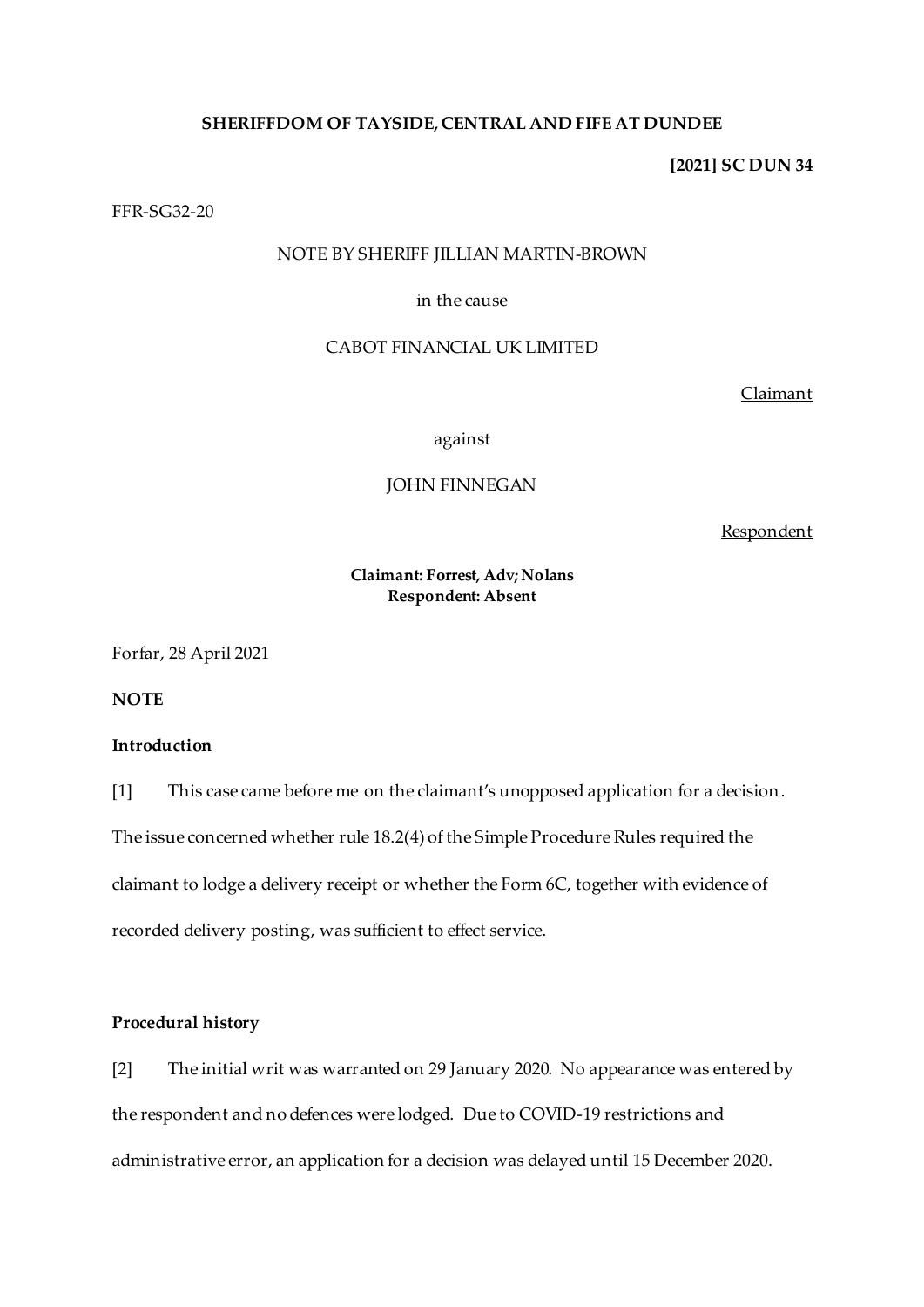[3] By order dated 3 March 2021, a case management discussion was assigned by conference call on 9 April 2021 to address the issue of evidence of intimation of the application.

#### **Claimant's submissions**

[4] The claimant submitted that the competed Form 6C, together with proof of recorded delivery posting, was sufficient to comply with rule 18.2(4) of the Simple Procedure Rules 2016 ("the 2016 Rules"). There was no requirement for a delivery receipt to be provided.

[5] There was a presumption in Scots law that a letter which was posted was received (McBryde, *The Law of Contract in Scotland*, (3rd edn.), para 6.116; Walker and Walker, *Evidence*, (2nd edn.), para 3.6.6, *Chaplin* v *Caledonian Land Properties Ltd* 1997 SLT 384 and *Tullis Russell & Co. Ltd.* v *Eadie Industries Ltd* 2001 GWD 28-1122). Obviously, this presumption could be rebutted, for example, by the return of the envelope to the court or to the solicitor. Similarly, an application to recall might rebut the presumption. However, until or unless the presumption was rebutted, the completed Form 6C, together with proof of recorded delivery posting, was sufficient.

[6] A delivery receipt alone should not be used to either confirm or rebut the presumption. The claimant submitted that Royal Mail's Track and Trace service, whilst sometimes indicative, was very unreliable, misleading and often simply wrong. It did not adhere to the timescales required within the 2016 Rules and could not form part of the procedure.

[7] When the 2016 Rules came into force, Royal Mail's Track and Trace service was already in operation, yet there was no reference to it within the 2016 Rules. Had the Civil

2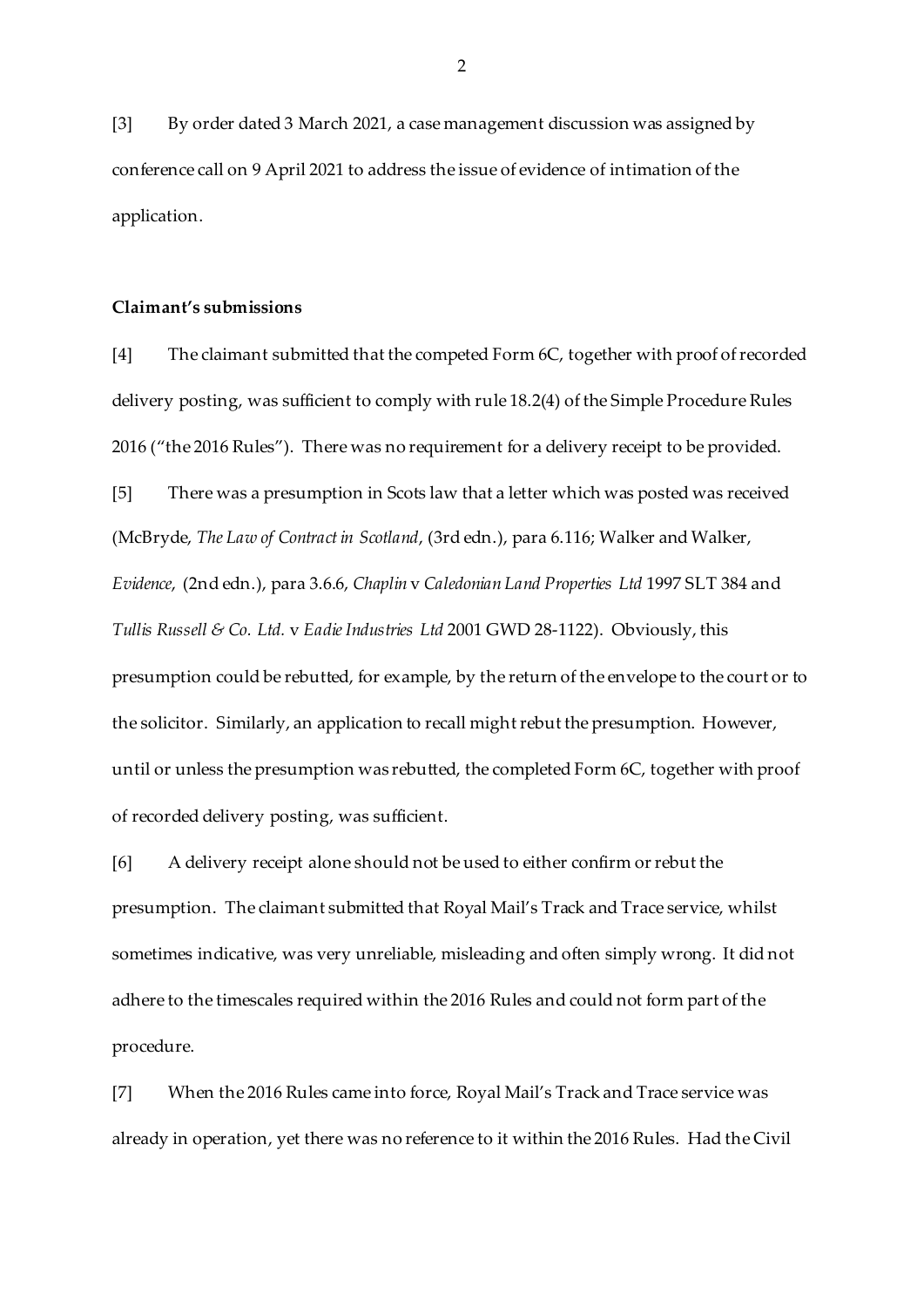Justice Committee (formerly the Rules Council) wished that service to be relied upon, specific reference would have been made to it within the 2016 Rules.

[8] To require service by sheriff officer in all cases where a delivery receipt was not

lodged would increase the cost of raising an action, which would ultimately end up being passed on to respondents. There was no prejudice to respondents in treating the completed Form 6C, together with evidence of recorded delivery posting, as sufficient to effect service because a decision which had not been implemented in full could be automatically recalled.

## **Legislation**

[9] Part 18 of the 2016 Rules provides as follows:

### **PART 18: Formal service in Scotland**

#### **What is this Part about?**

18.1 (1) This Part is about how to formally serve a document on someone living in Scotland.

#### **How can you formally serve a document on someone who lives in Scotland?**

18.2 (1) When these Rules require a document to be formally served, the first attempt must be by a next-day postal service which records delivery.

- (2) That may only be done by one of three persons:
	- (a) the party's solicitor,
	- (b) a sheriff officer instructed by the party,
	- (c) the sheriff clerk (where provided for by rule 6.10(2)).
- (3) The envelope which contains the document must have the following label written or printed on it:

**THIS ENVELOPE CONTAINS A [NAME OF DOCUMENT] FROM [NAME OF SHERIFF COURT] IF DELIVERY CANNOT BE MADE, THE LETTER MUST BE RETURNED TO THE SHERIFF CLERK AT [FULL ADDRESS OF SHERIFF COURT]**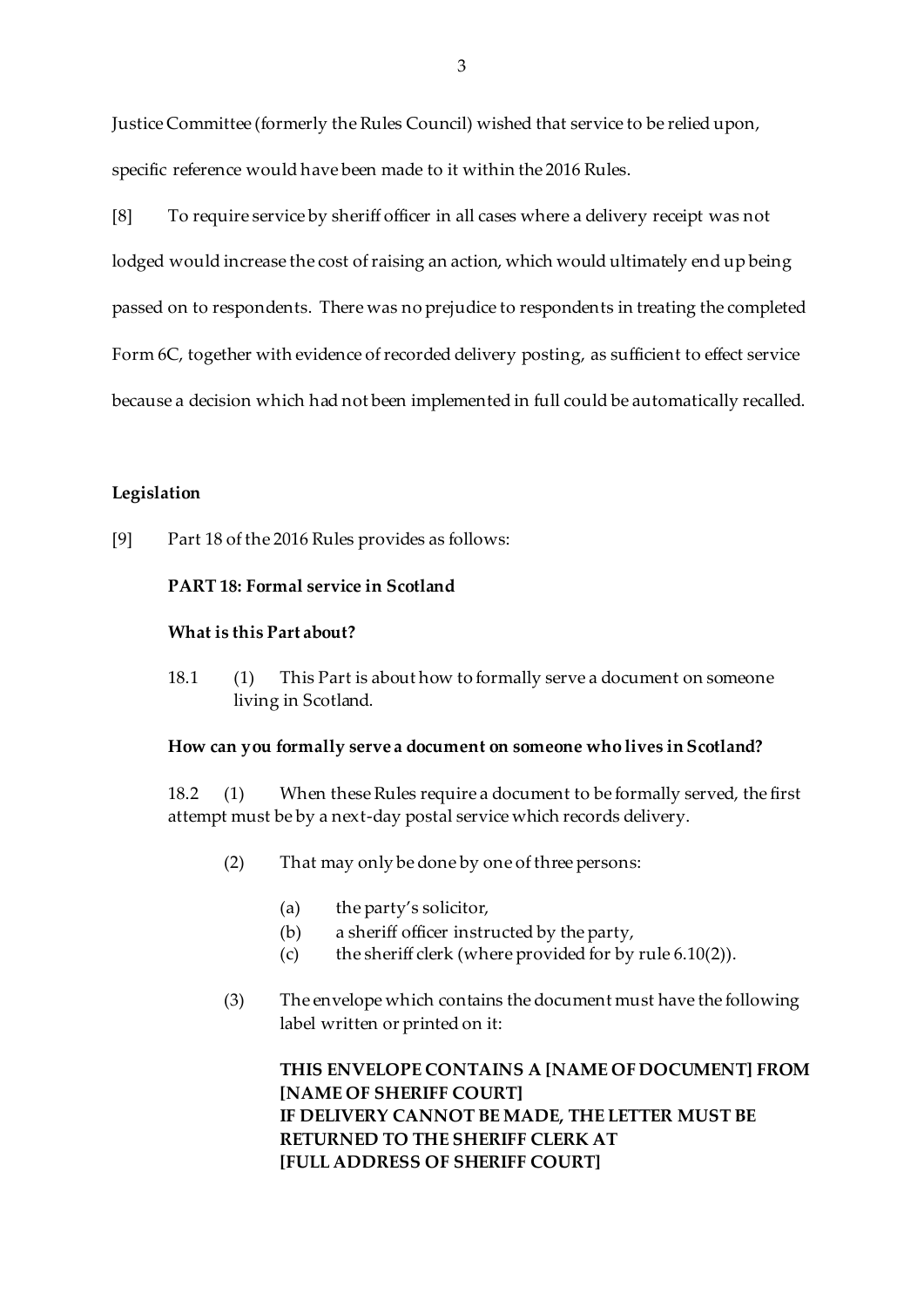(4) After formally serving a document, a Confirmation of Formal Service must be completed and any evidence of delivery attached to it.

(5) Where a solicitor or sheriff officer has formally served the document, then the Confirmation of Formal Service must be sent to the sheriff court within one week of service taking place.

### **What if service by post does not work?**

18.3 (1) If service by post has not worked, a sheriff officer may formally serve a document in one of three ways:

- (a) delivering it personally,
- (b) leaving it in the hands of a resident at the person's home,
- (c) leaving it in the hands of an employee at the person's place of business.
- (2) If none of those ways has worked, the sheriff officer must make diligent inquiries about the person's whereabouts and current residence, and may then formally serve the document in one of two ways:
	- (a) depositing it in the person's home or place of business by means of a letter box or other lawful way of doing so, or
	- (b) leaving it at the person's home or place of business in such a way that it is likely to come to the attention of that person.
- (3) If formal service is done in either of those ways, the sheriff officer must also do two more things:
	- (a) send a copy of the document to the person by post to the address at which the sheriff officer thinks the person is most likely to be found, and
	- (b) write or print on the envelope containing the document the following label:

# **THIS ENVELOPE CONTAINS A [NAME OF DOCUMENT] FROM [NAME OF SHERIFF COURT]**

## **Decision**

[10] Rule 1.2 of the 2016 Rules sets out the principles of simple procedure. They include that cases are to be resolved as quickly as possible, with the least expense to the parties and the courts; that the approach of the court to a case is to be as informal as is appropriate; and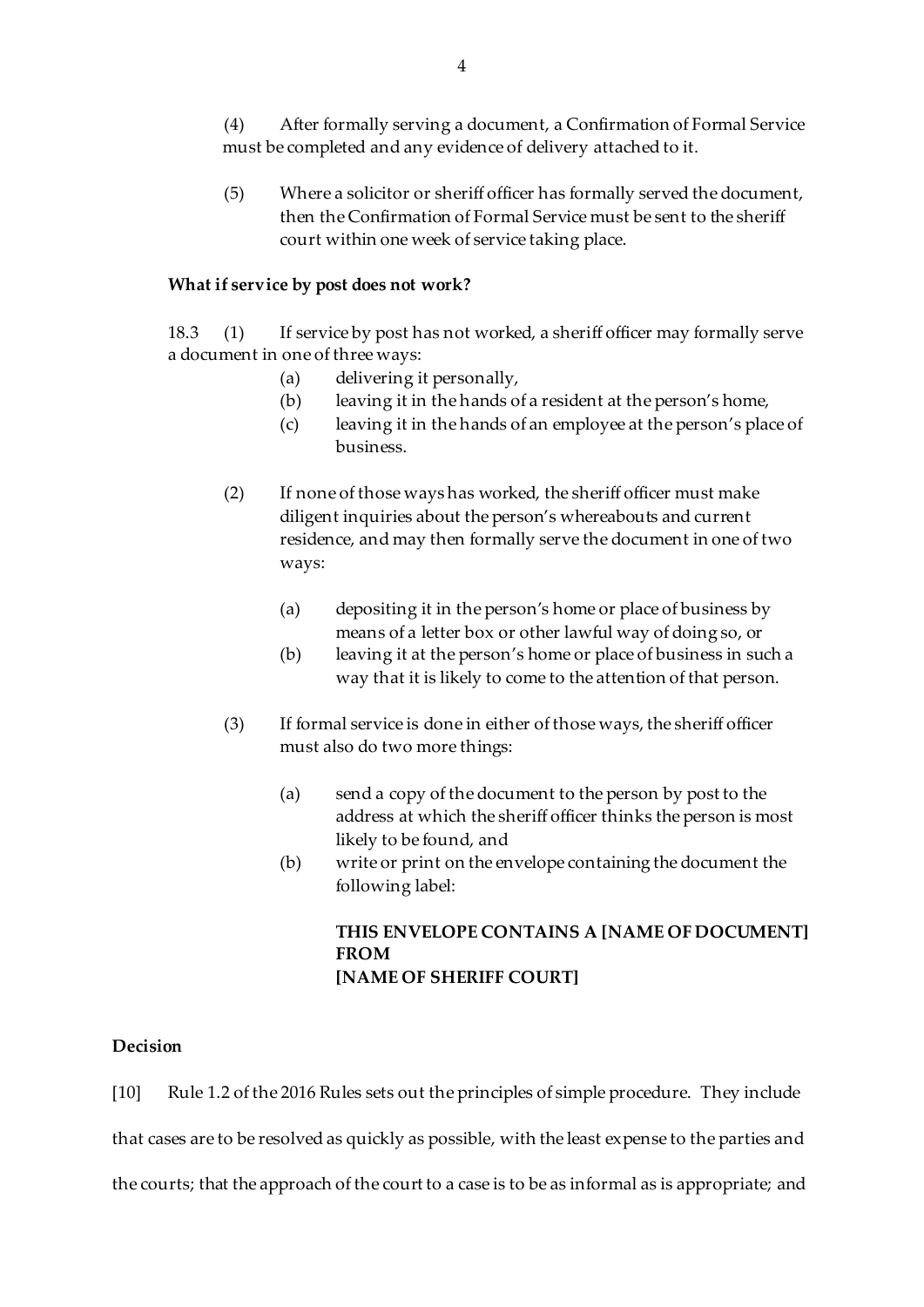that parties should only have to come to court when it is necessary to do so to progress or resolve their dispute.

[11] Against that background, Part 18 of the 2016 Rules sets out simple and straightforward rules for service. The first attempt at formal service must be by recorded delivery by a solicitor, sheriff officer or a sheriff clerk. The envelope which contains the document must have a return label on it. After formally serving the document, a confirmation of formal service must be completed and any evidence of delivery attached to it. If service by recorded delivery is unsuccessful, service must be by sheriff officer.

[12] Whilst a delivery receipt such as that available via Royal Mail's Track and Trace service *may* be lodged in process as evidence of delivery, there is quite clearly no *requirement* to do so in terms of the 2016 Rules. Rule 18.2(4) makes no reference to a particular *form* of evidence of delivery and simply provides that *any* evidence of delivery should be attached to the Confirmation of Formal Service. In the event that a party is in possession of a delivery receipt, such as that available via Royal Mail's Track and Trace service, then that ought to be lodged in process as evidence of delivery. However, the absence of a delivery receipt is not fatal according to the rules.

[13] The rebuttable presumption in Scots Law that a letter which was posted was received is based on common law and statute. Back in 1997, Lord Rodger in *Chaplin* held that the 19<sup>th</sup> century rebuttable presumption that a letter which was posted was received had greater force in the 20<sup>th</sup> century when, even though there were far more letters, the postal service was many times more sophisticated than anything which was available at the time of the early cases (*Stewart* v *Wright* (1821) 1 S 203; *Robertson* v*Garnock* (1835) 14 S 139; and *Mackenzie* v *Dott* (1861) 23 D 1310). Consequently, proof that a letter had been posted raised a presumption that it was duly addressed and delivered. Similarly, section 26(5) of the

5